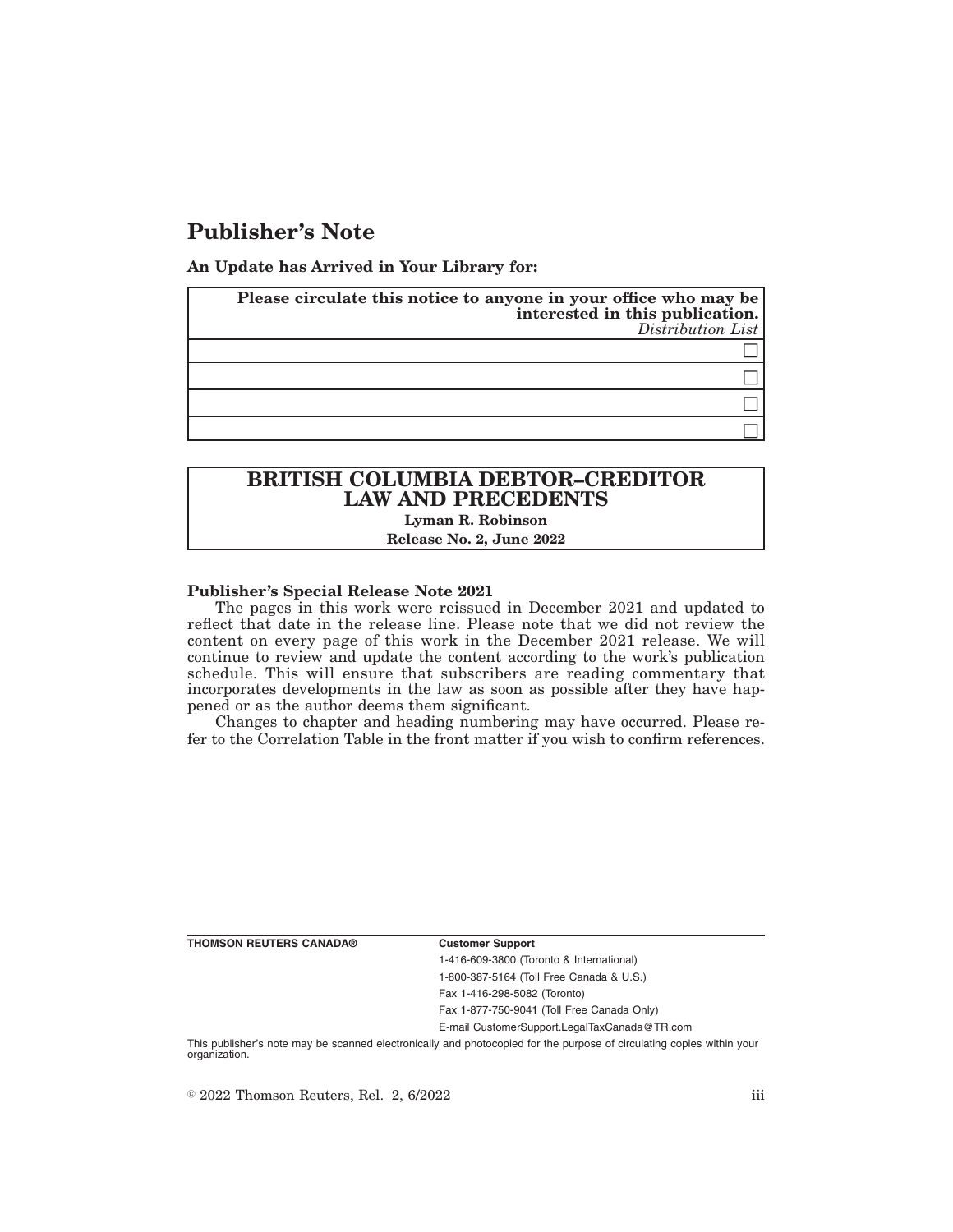This work is an authoritative review of the law and procedures for enforcing monetary judgments and orders in British Columbia. This valuable resource covers the procedural rules in the B.C. Supreme Court, the B.C. Small Claims Court and the Federal Court of Canada, accompanied with useful precedents. The topics included are pre-judgment proceedings, garnishment, execution against real and personal property, enforcement and fraudulent conveyances and preferences.

### **HIGHLIGHTS:**

The priority between a registered judgment and pre-existing equitable interests was considered by the Court of Appeal in *Chichak v. Chichak*. This case and other priorities between a registered judgment and other types of pre-existing equities are discussed in Paragraphs 7:17 and 7:24.

The issue of whether or not a claim under the *Fraudulent Conveyance Act*, where it is sought to set aside a conveyance of land, will support the registration of a Certificate of Pending Litigation is discussed in Paragraph 7:96.

### **ProView Developments**

Your ProView edition of this product now has a new, modified layout:

- E The opening page is now the title page of the book as you would see in the print work
- As with the print product, the front matter is in a different order than previously displayed
- E The Table of Cases, Table of Statutes and Index are now in PDF with no searching and linking
- The Table of Contents now has internal links to every chapter and section of the book within ProView
- $\bullet$  Images are generally greyscale and size is now adjustable
- E Footnote text only appears in ProView-generated PDFs of entire sections and pages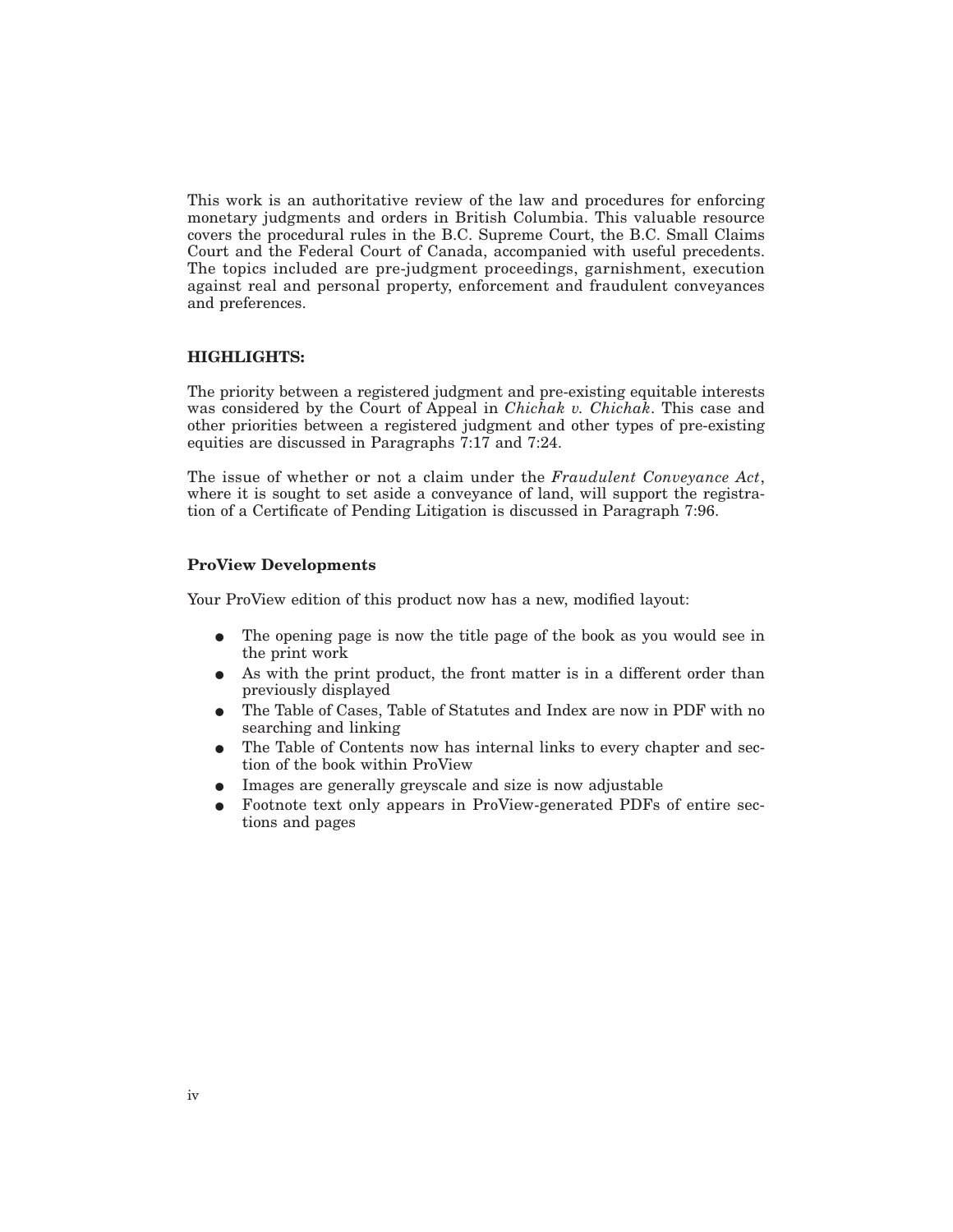# **Preface**

This is the first book that focuses on the law of British Columbia pertaining to the relationship between judgment creditors and judgment debtors. Some prejudgment issues are also dealt with, including garnishment before judgment. The primary focus is on the methods of enforcement available to a judgment creditor seeking to enforce satisfaction of a judgment. These methods are considered both from the perspective of the judgment creditor who is seeking to enforce a judgment and the perspective of the judgment debtor seeking, for example, to obtain the release of funds attached by a garnishing order or to defer execution against the judgment debtor's residence. The text discusses the relevant legislation, rules of court and the leading cases, as well as some issues that have not yet been the subject of legislation or judicial comment. Selected precedents are included at the end of most of the chapters to assist the practitioner.

Much of the law pertaining to the enforcement of judgments is based on provincial statutes and rules of court. Notwithstanding that British Columbia legislation shares some common historical antecedents with that of other Canadian provinces, the Canadian territories and England, there are many aspects of British Columbia law that are distinctive. The text emphasizes British Columbia authorities throughout, but where common legislation exists or the point has not been the subject of judicial comment in British Columbia, we have included references and citations to the cases and legal commentary in other jurisdictions.

New legislation and the ingenuity of counsel continue to produce new issues for consideration. Readers who discover issues that are not presently included in the text are invited to contact us and we will endeavour to deal with those issues in future updates. As well, where numerous cases could be cited to support a proposition it has not always been practical to include citations to all the cases. Nevertheless, if a reader is aware of a case that is unique or contains a quotation that captures the point at issue more effectively, we would be pleased to receive a note or call about that case.

R.C. (Tino) Di Bella of Jawl & Bundon in Victoria has contributed precedents that we believe will be helpful to practitioners in this area of law. The precedents should of course be revised as appropriate to meet the circumstances of the particular proceeding in which they will be used. Again, readers are invited to send us copies of precedents which they have used successfully and would like to share with other practitioners.

As indicated above, we will be updating this book on an ongoing basis. These updates will include new cases, new legislation and amendments, new precedents, and additions or revisions to the text that will reflect new developments and new insights into old problems.

> Lyman R. Robinson (250) 744-5480 e-mail: lymanrobinson@ aol.com